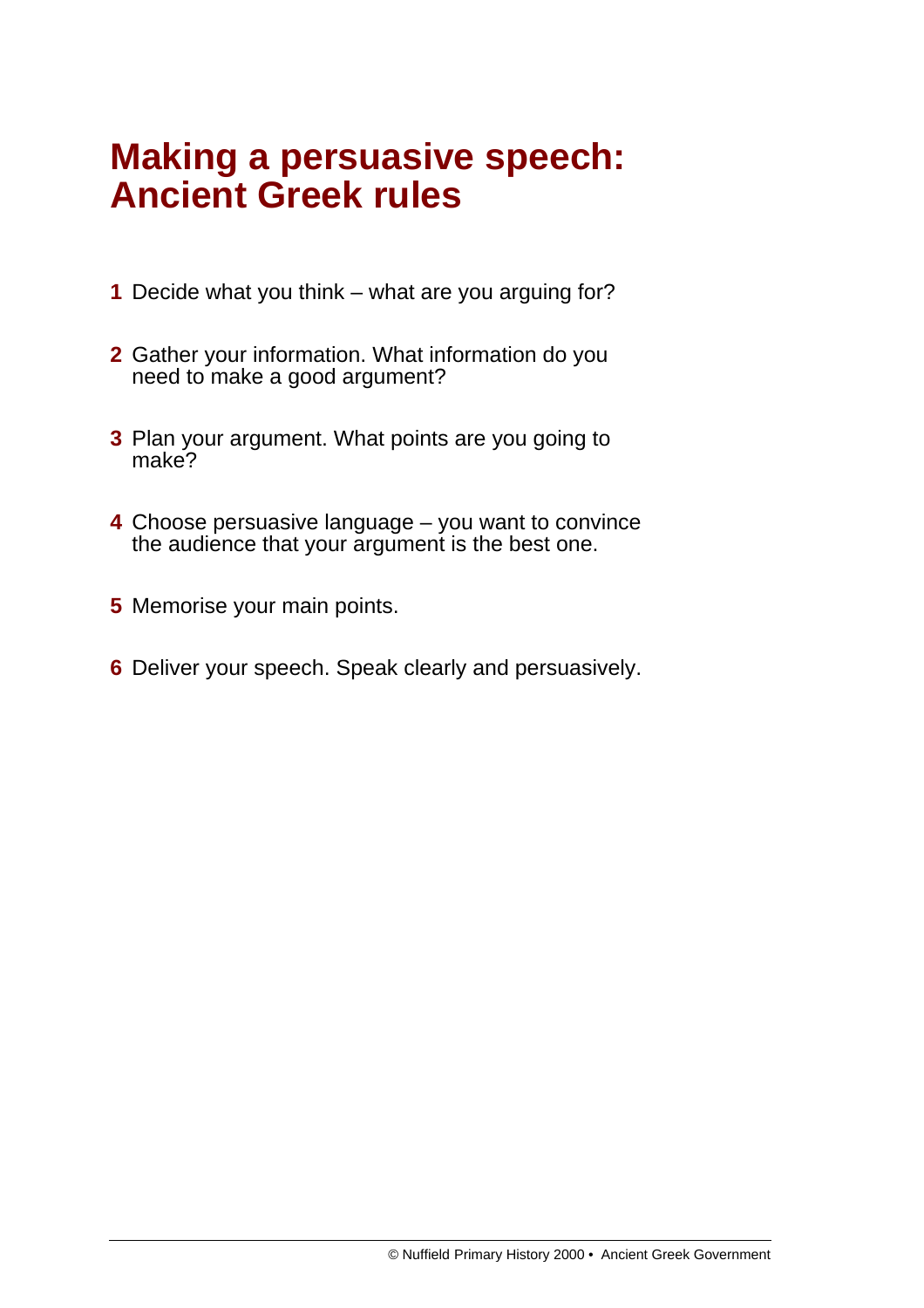### **Persuasion frame**

I should like to persuade you that

There are several points I want to make to support my point of view. Firstly

These words and phrases might help you. because therefore you can see a supporting argument this shows that another piece of evidence is

© EXEL 1996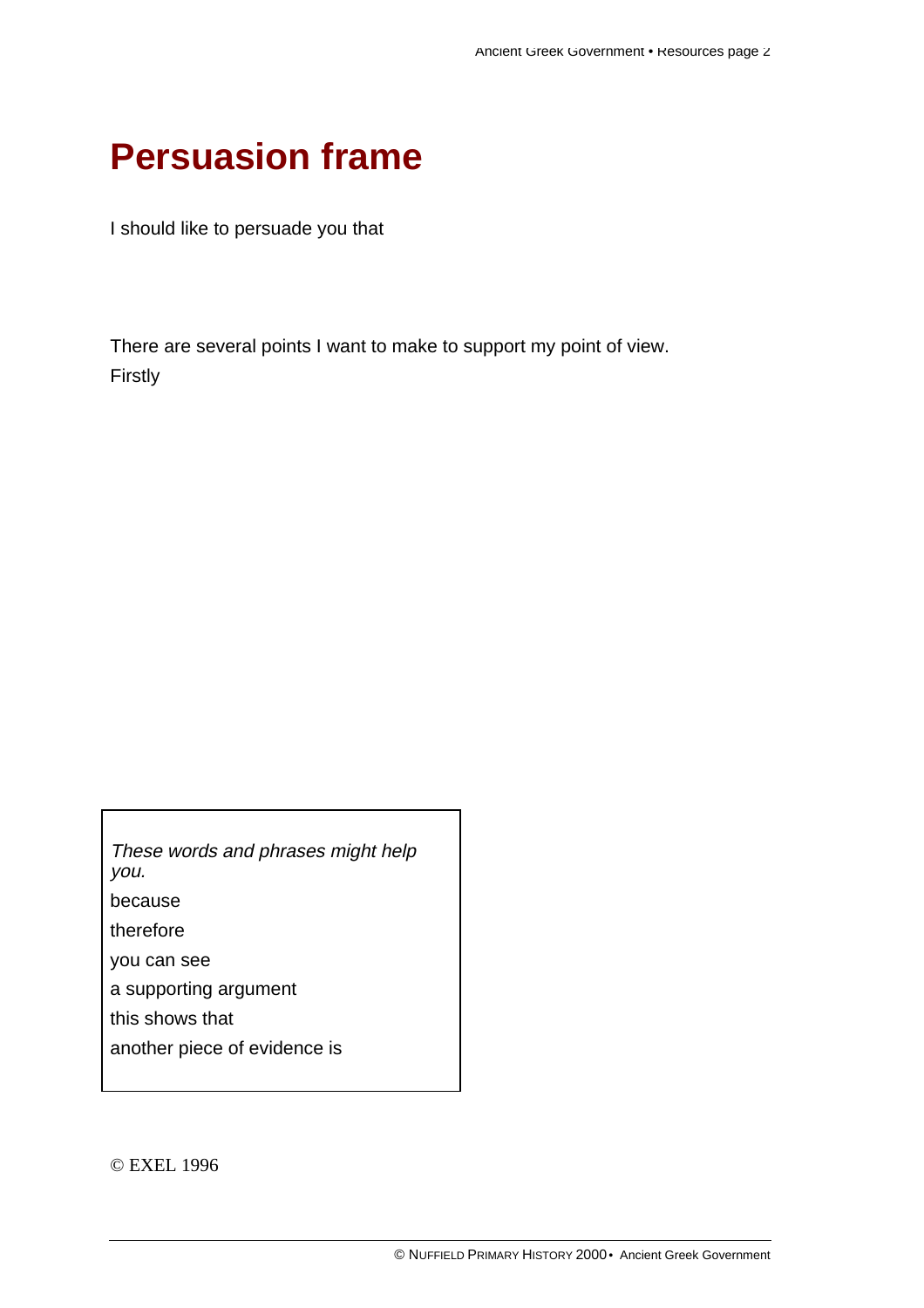# **Oath taken by all Athenian men**

I will never disgrace my sacred arms nor desert my comrades in the ranks.

I will fight for temples and for public property, whether alone or with my fellows.

I will leave my country not less, but greater and better than I found it.

I will obey the magistrates and observe the existing laws, and those the people may hereafter make.

If anyone tries to overthrow or disobey the laws I will resist him in their defence, whether alone or with my fellows.

I will honour the temples and religion of my forefathers.